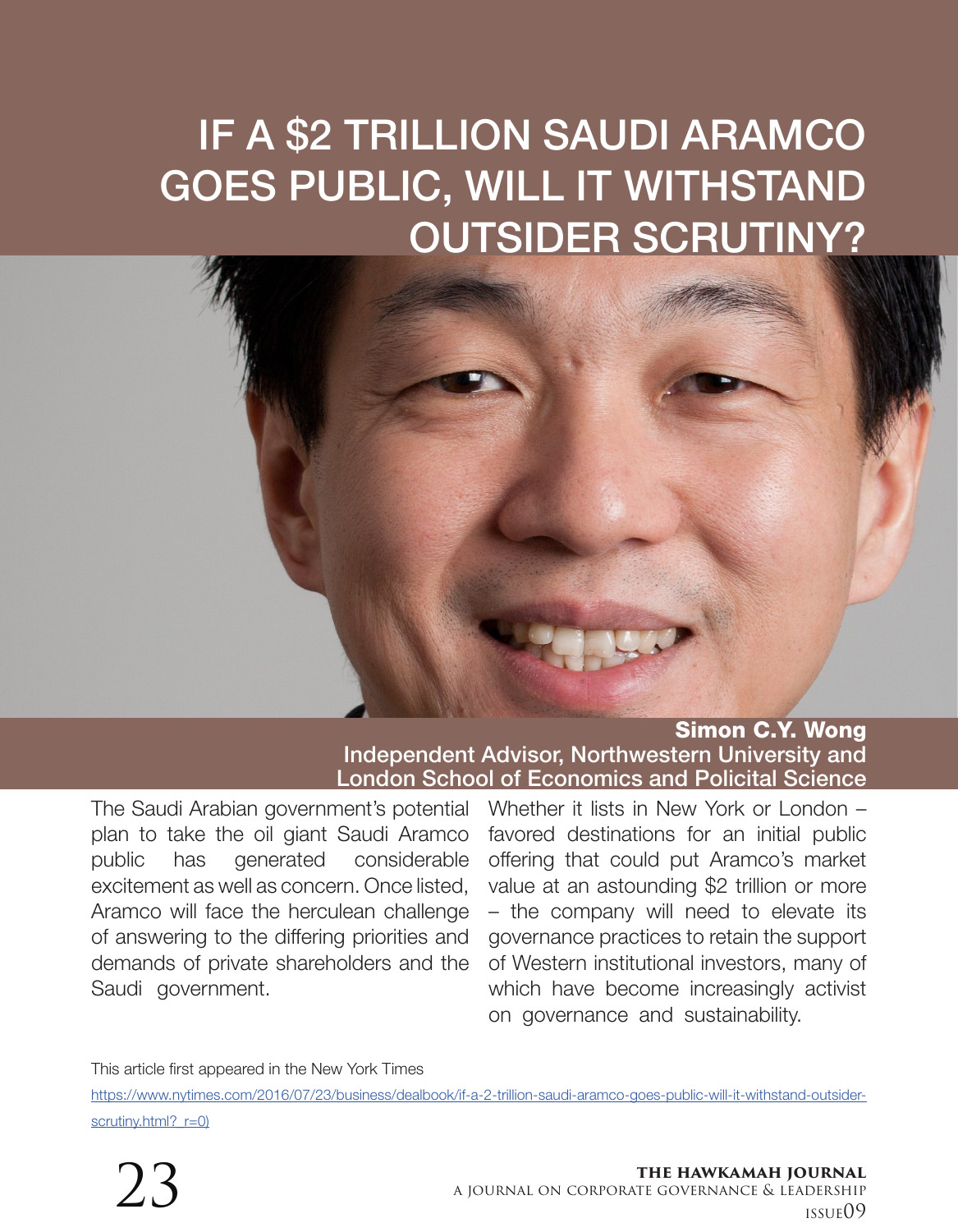It is especially pressing in Aramco's case because the World Bank has found that the governance of national oil companies "typically compares unfavorably to private sector standards or other state-owned enterprises, whether it is regarding transparency, accountability, commercial oversight or management structures." Crucially, according to the multilateral institution, governance weaknesses hinder national oil companies' ability to "create value."

To its credit, Saudi Aramco has taken steps to bolster its governance by appointing experienced independent directors to its board and signaling that once Aramco is listed, projects it undertakes on behalf of the Saudi government will be "delineated."

Besides its core petroleum activities, Saudi Aramco operates hospitals, runs schools and provides other social services. Given Aramco's reputation for efficient management, several years ago the Saudi government even tasked it to build a new university. Recently, the government assigned the company a major role in helping develop the kingdom's non-oil economic sectors.

Once Saudi Aramco becomes a publicly traded company, however, outside shareholders will probably insist on a stronger commercial focus.

While it is understood that state ownership of commercial enterprises typically means that they will not focus exclusively on generating profits, there is growing support for the view – already adopted by countries

"While it is understood that state ownership of commercial enterprises typically means that they will not focus exclusively on generating profits, there is growing support for the view – already adopted by countries like New Zealand and Finland – that social and public policy objectives should be explicitly agreed upon and the costs borne by the controlling government."

like New Zealand and Finland – that social and public policy objectives should be explicitly agreed upon and the costs borne by the controlling government.

The Saudi government's recent announcement that activities carried out by Aramco for the government will be delineated – but not eliminated – suggests that noncommercial objectives will remain a part of Aramco's remit.

Ideally, those noncommercial objectives should be defined narrowly and be closely related to its sector and competence, with the Saudi government committing to pay the costs of pursuing them. Upon listing, information should be published regularly on how these obligations have been carried out and their costs, which should be independently verified.

## $\frac{1}{\text{Deschip}}$  24

## **the hawkamah journal**

a journal on corporate governance & leadership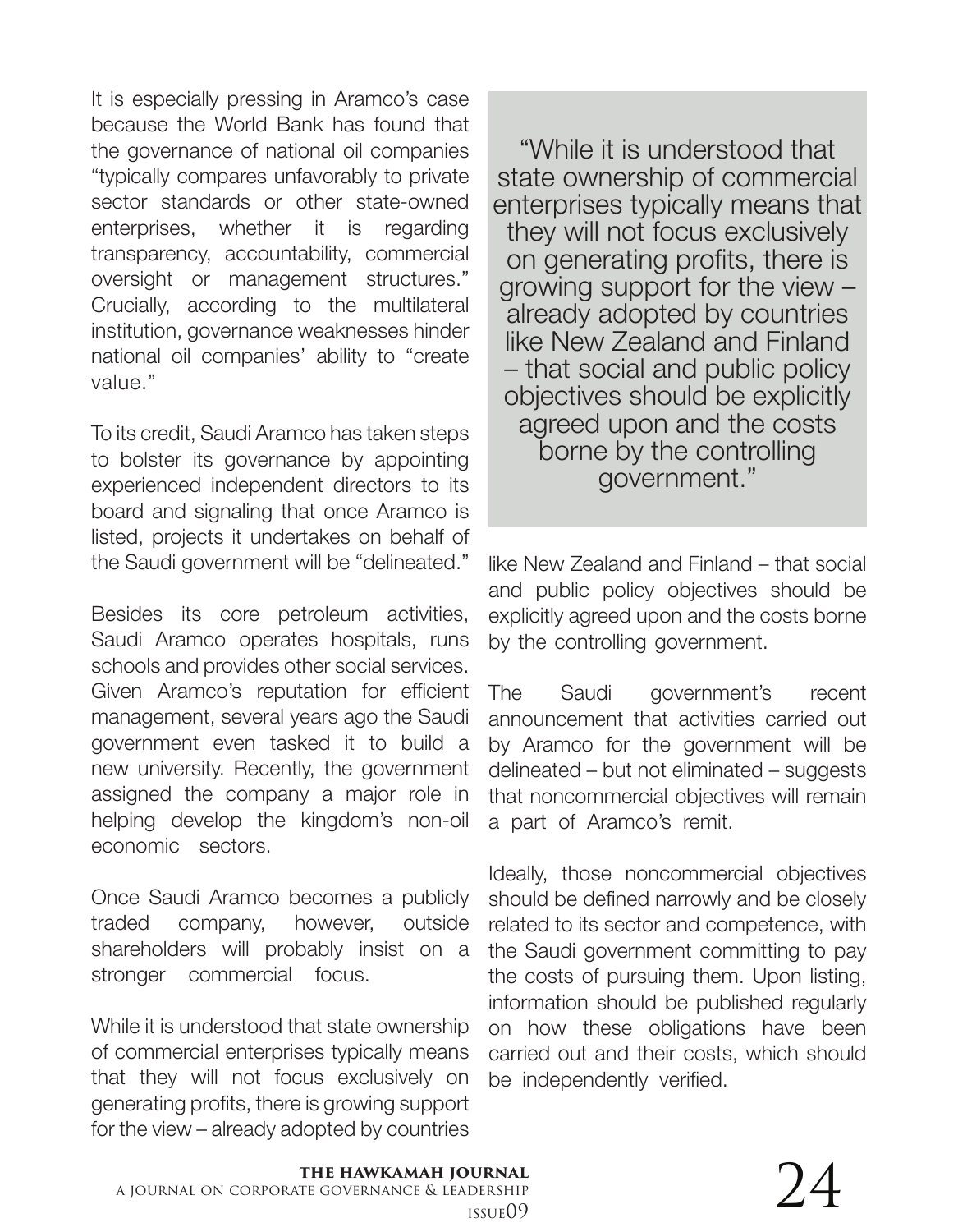Aramco's chairman recently declared that one objective of going public is to "remove this notion that Saudi Aramco is not transparent."

While this is an encouraging signal, Aramco and the Saudi government should not underestimate the intensity of scrutiny that will come their way – particularly given the significance and prominence of the oil sector – or the demands for sunlight on wide-ranging areas, which could create considerable tension and discomfort given Saudi Arabia's reputation as a highly secretive society.

Aramco has become more transparent in recent years. It has, for example, published an annual review in English for around a decade. But it has not furnished to the public detailed, audited financial figures, including independent verification of its declared oil and gas reserves.

"In many countries, there have been meaningful efforts to strengthen the autonomy of boards of stateowned enterprises from government, including through professionalizing the nomination process, introducing independent directors, and limiting the appointment of government officials and politicians."

Furthermore, disclosure on Saudi Aramco's governance arrangements is sparse and clarity is limited on the respective responsibilities of the Supreme Council and board of directors, membership of the Supreme Council, whether any board committees exist and how top executives are remunerated.

Lastly, outside investors are likely to demand detailed information on relatedparty transactions, particularly Aramco's transfers to the Saudi government and royal family.

In many countries, there have been meaningful efforts to strengthen the autonomy of boards of state-owned enterprises from government, including through professionalizing the nomination process, introducing independent directors, and limiting the appointment of government officials and politicians.

Given Aramco's history and role in the Saudi economy, it is not surprising that its top governance bodies – the Supreme Council and board – are dominated by government representatives. At present, Aramco's nine-member board comprises three government ministers – including the Minister of Energy, Industry and Mineral Resources as chairman – and an adviser to the Royal Court.

Although Western investors will probably be pleased that Saudi Aramco has appointed Royal Dutch Shell's former chairman, Mark Moody-Stuart, and the former chairman of BG Group, Andrew Gould, as independent directors, the